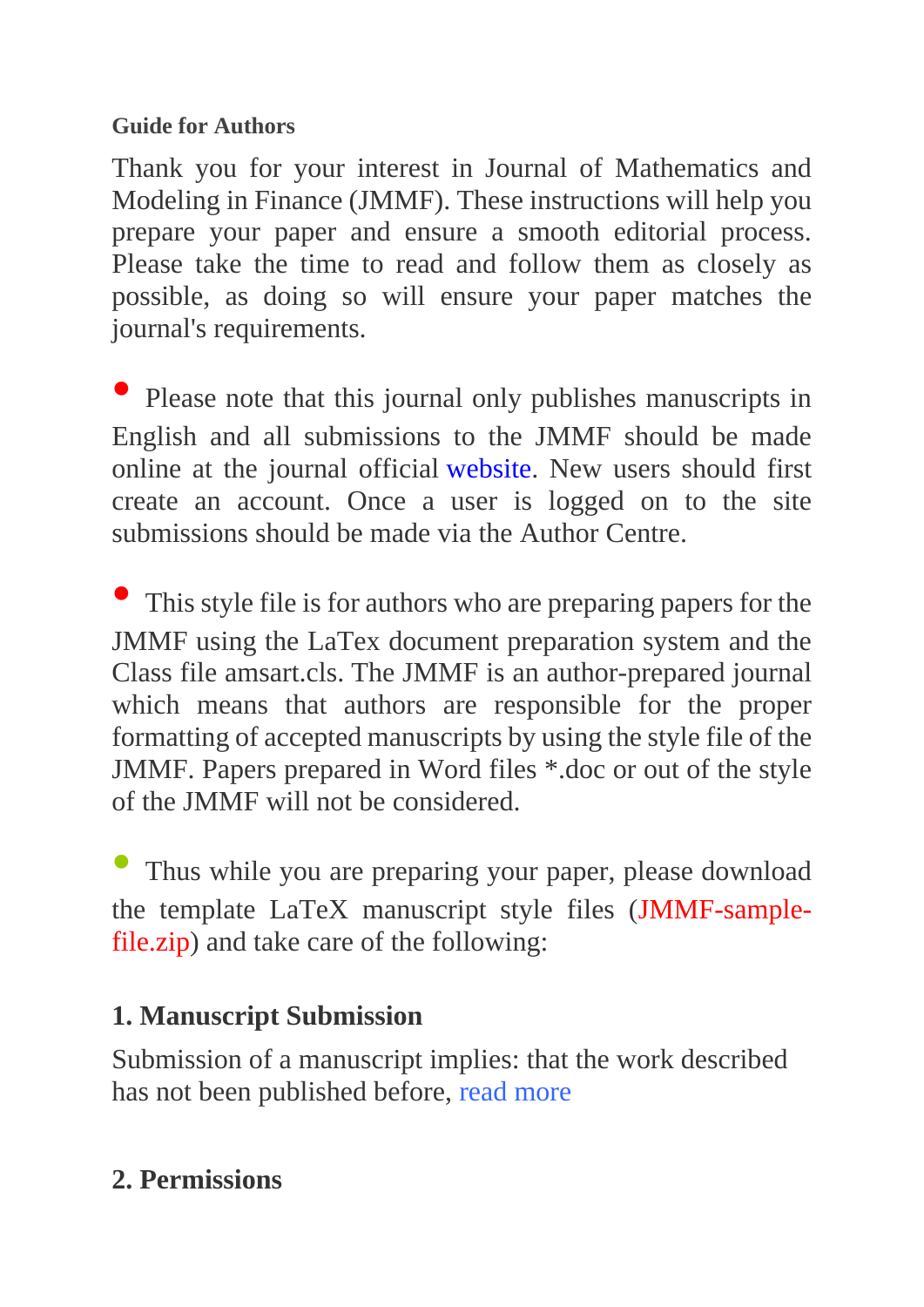Authors wishing to include figures, tables, or text passages that have already been published [read more](http://jmmf.atu.ac.ir/page_13.html)

## **3. Manuscript Components**

Manuscripts must include, respectively:

- Title Page
- Abstract
- Classification (if any)
- Keywords
- Body Text
- Acknowledgments (if any)
- References
- Appendices (if any)

Manuscripts should be submitted in LaTeX. This style file is [read more](http://jmmf.atu.ac.ir/page_14.html) 

#### **4. Length and Initial settings**

#### **4.1 Articles:**

Up to 7500 words (approximately 26 double-spaced pages), including the body text, and appendixes. The word limit does not include the title page, abstract, and references. [Read more](http://jmmf.atu.ac.ir/page_15.html)

## **5. Title Page**

The title page should include:

- The manuscript title.
- The name(s) of the author(s).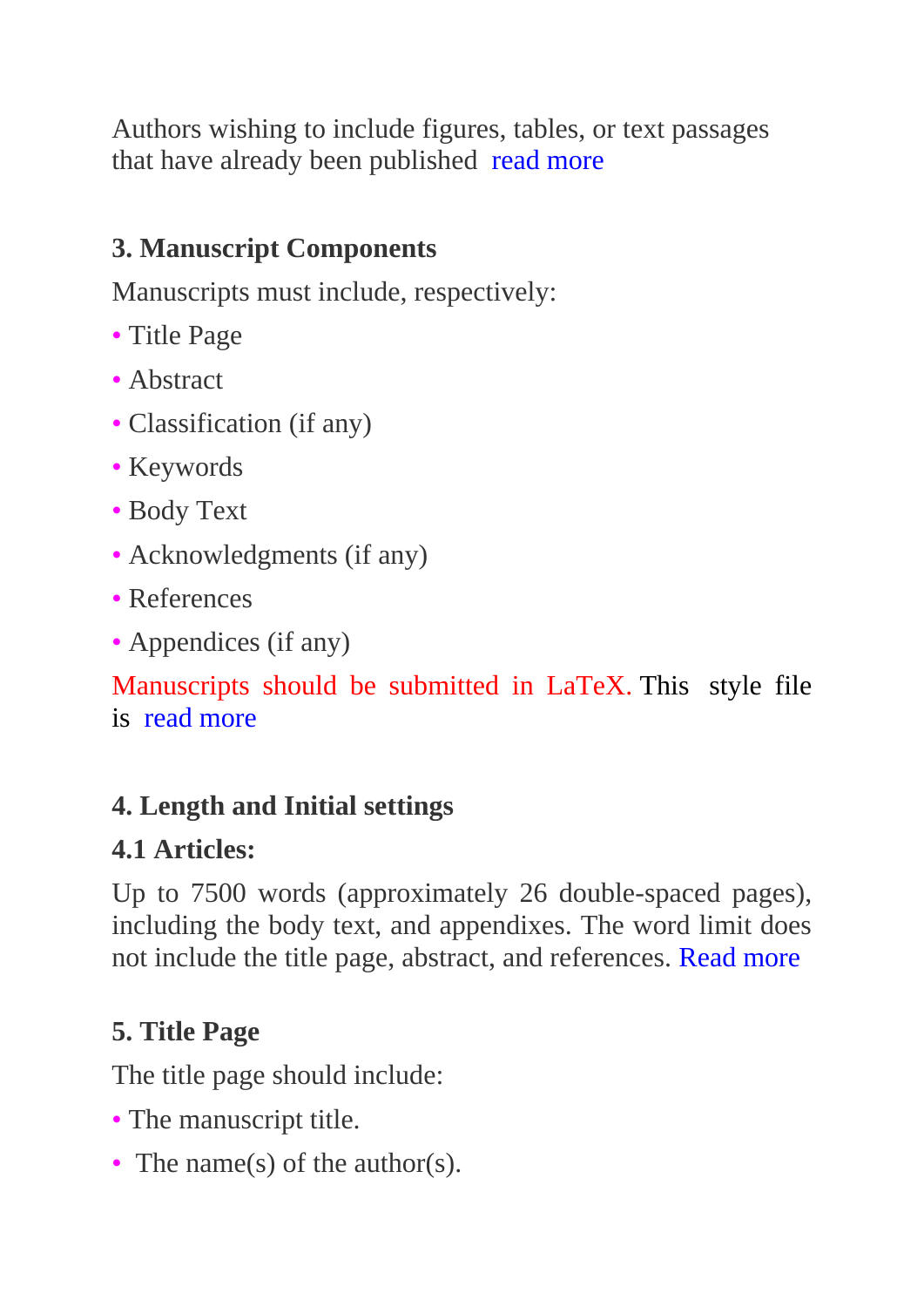• The affiliation(s) of the author(s), i.e., department, institution, city, (state), country.

• A clear indication and an active e-mail address of the corresponding author. [Read more](http://jmmf.atu.ac.ir/page_16.html)

#### **6. Abstract**

• A concise (150 to 250 words) abstract is required at the beginning of each article and, [read more](http://jmmf.atu.ac.ir/page_17.html)

## **7[.Classification](http://jmmf.atu.ac.ir/page_18.html)**

#### **8. Keywords**

Please provide 4 to 6 keywords which can be used for indexing purposes.

## **9. Body Text**

The text should be divided into sections, each with a separate heading and numbered consecutively.[Read more](http://jmmf.atu.ac.ir/page_19.html)

#### **10. Footnotes**

Footnotes can be used to give additional information, which may include [read more](http://jmmf.atu.ac.ir/page_20.html)

## **11. Tables**

Tables should always be cited in text in consecutive numerical order. [Read more](http://jmmf.atu.ac.ir/page_24.html)

## **12. Figures**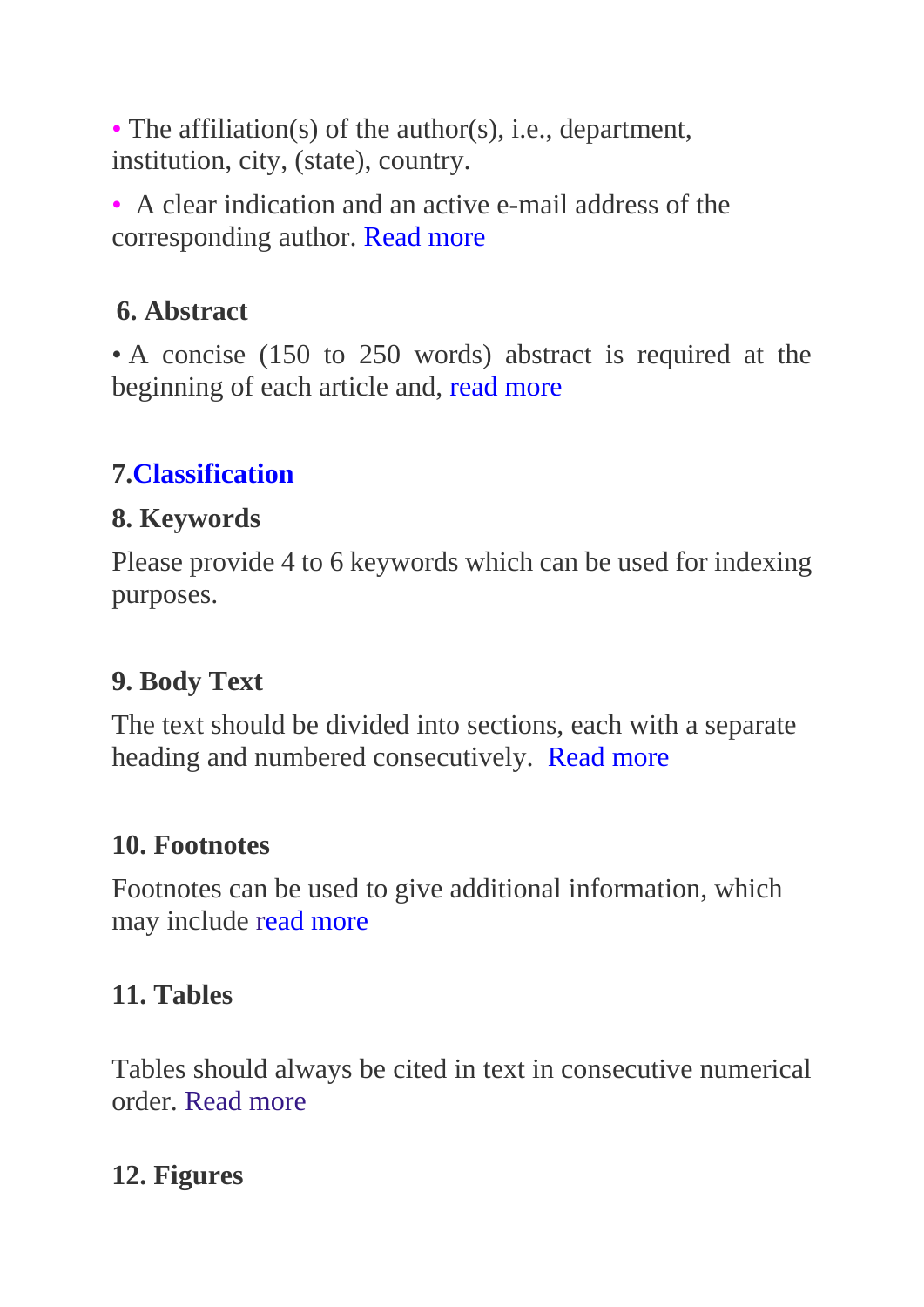#### **Please [read more](http://jmmf.atu.ac.ir/page_28.html) about the following:**

12.1 Electronic Figure Submission

- 12.2 Accepted Figure File Types
- 12.3 Figure Captions
- 12.4 Color Mode
- 12.5 Figure Numbering

12.6 Figure Placement and Size

12.7 Accessibility

12.8 Permissions

#### **13. [Data Availability](http://jmmf.atu.ac.ir/page_23.html)  [Statement](http://jmmf.atu.ac.ir/page_23.html)**

#### **14.Acknowledgments**

The JMMF requires that all topically relevant funding sources, including recipients and grant numbers, as well as conflicts of interest, [read more](http://jmmf.atu.ac.ir/page_22.html)

## **15. References**

The list of references should only include works that are cited in the text and that have been published or accepted for publication. Personal communications and unpublished works should only be mentioned in the text. Do not use footnotes or endnotes as a substitute for a reference list.

References should be listed in the alphabetical order according to the surnames of the first author at the end of the paper and should be cited in the text as described in 15.1.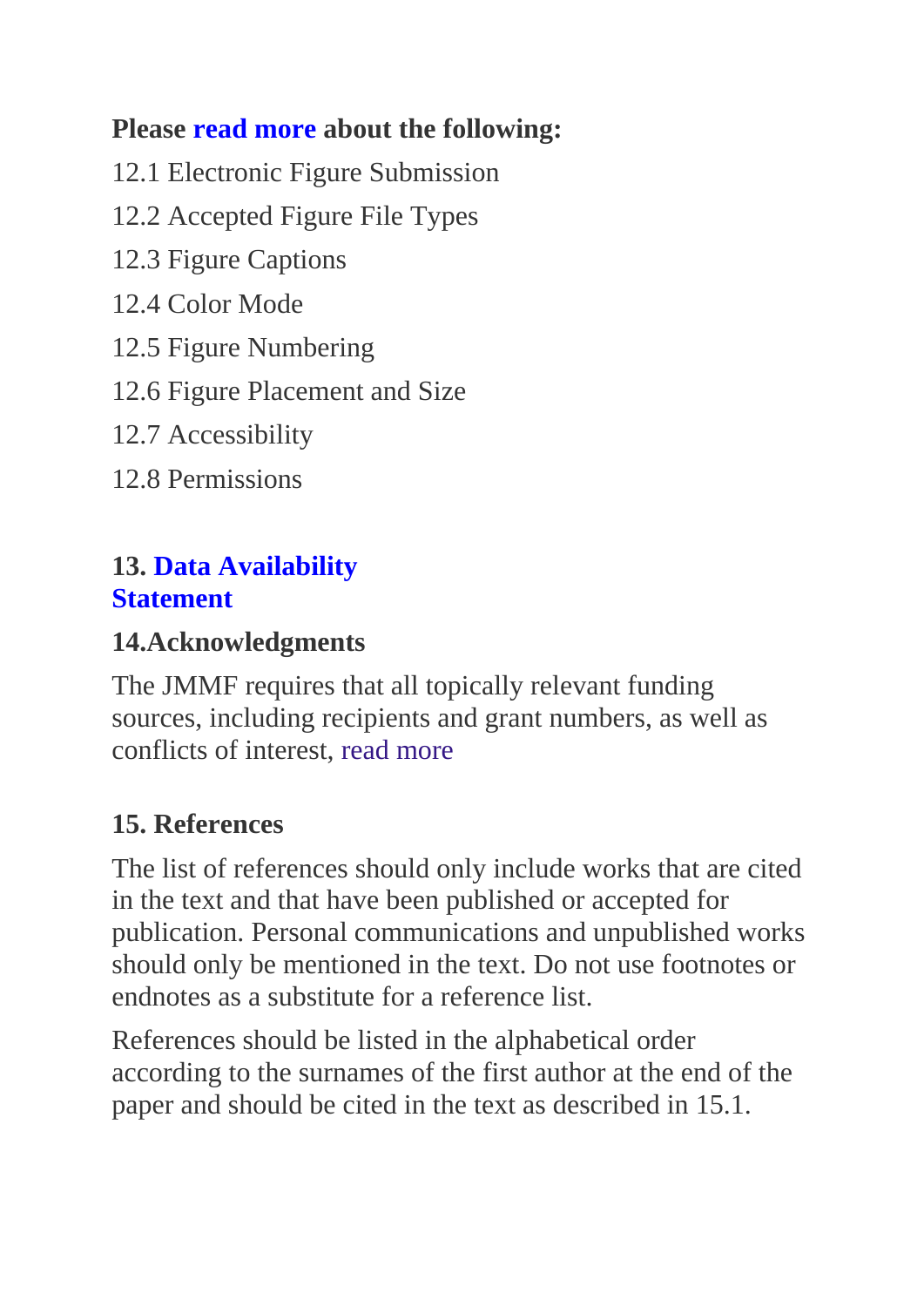## **15.1 In-text citations**

• The in-text citation should consist of the author's name and year of publication [e.g., "according to Turing1995," or "as shown by an earlier study Turing 1995"].

• When there are two or more papers by the same author in the same year, the distinguishing suffix (a, b, etc.) should be added.

If the citation is for a reference with two authors, use both author names [e.g., Neisy and Salmani 2013].

References with three or more authors are always cited as the first author's name followed by "et al." [e.g., De Marchi et al. 2018].

## **15.2 Dataset citations**

#### **• Citing dataset references in text**

The in-text citations for dataset references should be formatted the same as other publication types, using the author's name and year of publication [e.g., "dataset produced by Knutti (2014)," or "as shown by an earlier dataset (Knutti 2014)"]. [Read more](http://jmmf.atu.ac.ir/page_21.html)

# **15.3 References**

## **• Journal article**

•• Last name and initials of author(s) (if nine or more, the first author is followed by "and Coauthors"), year of publication, title of paper, title of journal (italicized), volume of journal (bolded) (issue or citation number (only if required for identification) (bolded)), page range, and DOI (if available).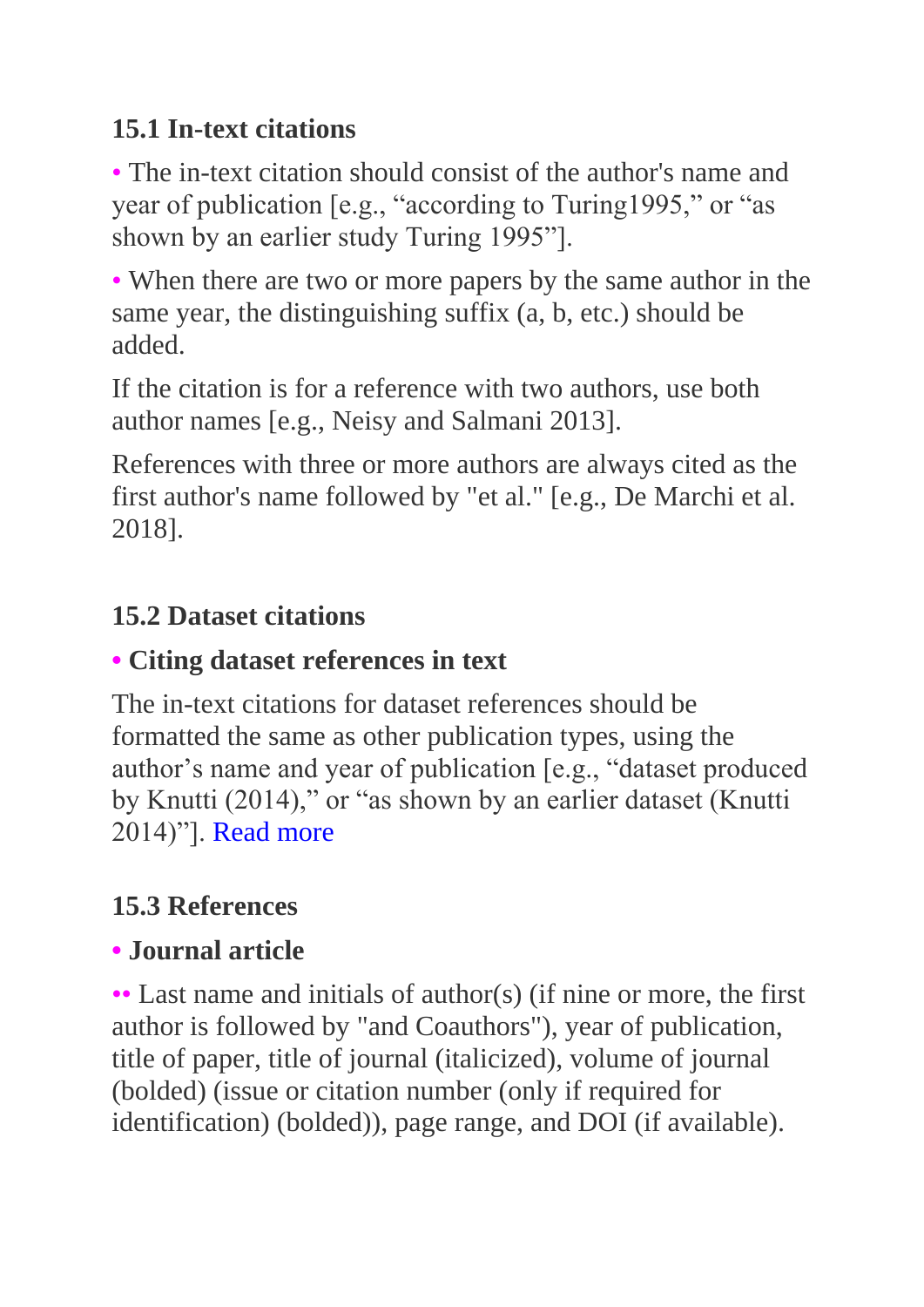•• Bon, L., De Marchi, S., Sommariva, A., Vianello, M., 2018, Computing multivariate Fekete and Leja points by numerical linear algebra, *SIAM Journal on Numerical Analysis*, **48 (5)**, 1984-1999. https://doi.org/10.1137/090779024.

•• Campagna, R., Cuomo, S., De Marchi, S., Perracchione, E., Severino, G., 2020,

A stable meshfree PDE solver for source-type flows in Porous media, *Applied Numerical Mathematics*, **149**, 30-42,

https://doi.org/10.1016/j.apnum.2019.08.015.

•• Neisy, A., Salmani, K., 2013, An inverse finance problem for estimation of the volatility, *Computational Mathematics and Mathematical Physics*, **53 (1)**, 63-77, https://doi.org/10.1134/S0965542513010090.

#### **• Book**

•• Last name and initials of author(s), year of publication of book, title of book, publisher's name (italicized), and total pages pp.

•• Fasshauer, G, E., 2007, Meshfree approximation methods with MATLAB, *World Scientific Publishing*, 491 pp.

## **• Chapter in a book**

•• Last name and initials of author(s) of the chapter, year of publication of book, title of the chapter, title of book, name of editor(s), publisher's name (italicized), and page range.

•• Franklin, A. W., 2012, Management of the problem, The maltreatment of children, Smith, S. M., *Lancaster: MTP*, 83- 95. [Read more](http://jmmf.atu.ac.ir/page_21.html)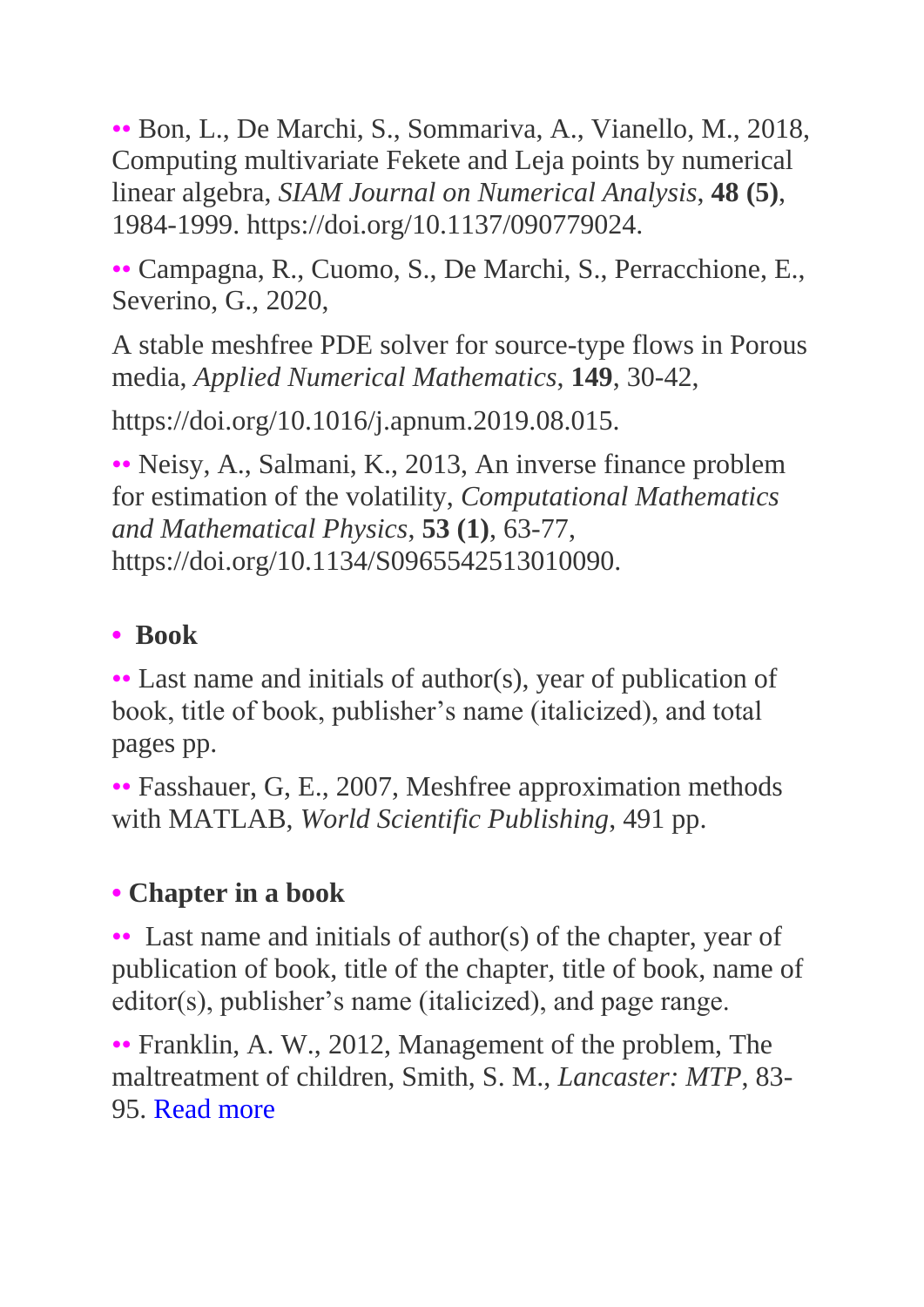#### • **Dataset References**

Whenever possible, datasets should be referenced directly via a listing in the references in the following style:

•• Dataset authors/producers, data release year: Dataset title, version. Data archive/distributor, access date (DD Month YYYY), data locator/identifier (doi or URL). [Read more](http://jmmf.atu.ac.ir/page_21.html)

## • **Other**

References should be to peer-reviewed literature whenever possible. [Read more](http://jmmf.atu.ac.ir/page_21.html)

#### **• Conference proceedings, preprints, and extended abstracts**

•• Last name and initials of author(s), year of publication, title of paper, name of conference (italicized), volume (bolded), city and state/country where conference was held, conference sponsor's name, page range or paper number, and URL or DOI, if available.

•• Karimnejad, E. M., Neisy, A., De Marchi, S., 2020,Pricing Insurance Bonds Using RBF Method, *The 6th FINACT-IRAN National Conference on Financial and Actuarial Mathematics*, Tehran, Iran, IPM and Saman Insurance,

•• Neisy. A., 2010, Three critical problems in financial mathematics, 23rd International Conference of JANG-Jeon Mathematical Society, Ahwaz, Iran, University of Chamran & JANG Jeon Mathematical Society S. Korea, 8-10.

## • **Dissertation/thesis**